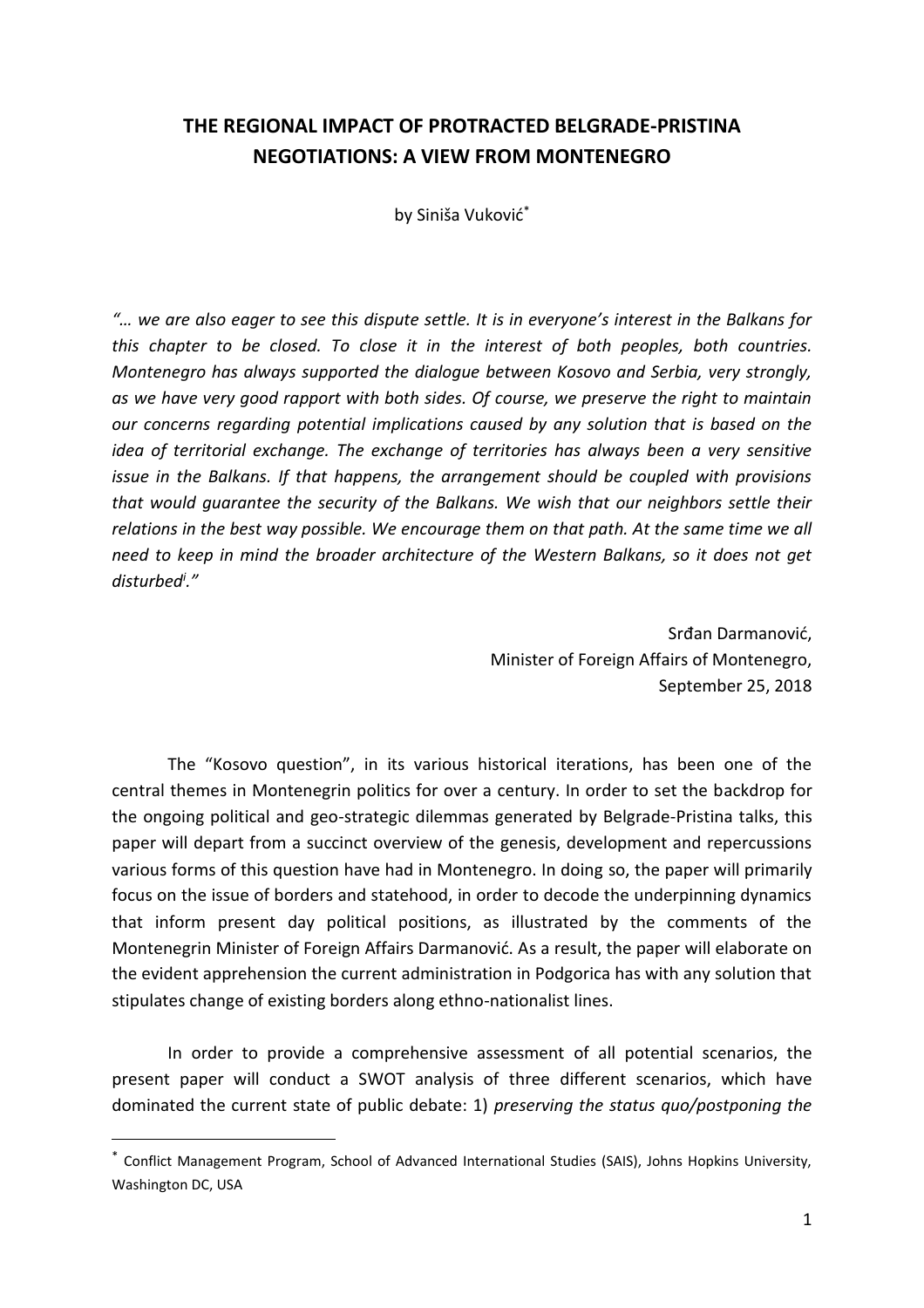*solving of the problem*; 2) *Serbia–Kosovo border changes/swapping of territories and/or the normalization of relations*; 3) *achievement of a legally binding bilateral agreement aimed to be reached through the ongoing EU-moderated Serbia–Kosovo negotiations.*

The analysis will examine the consequences of each scenario in terms of domestic socio-political dynamics in Montenegro, with a particular emphasis on its security. Moreover, the analysis will also emphasise the impact of each scenario on bilateral relations between Montenegro and each disputing side. Lastly, the analysis will also explore the baring each scenario may have on the broader regional security.

## Scenario 1: Maintaining the status quo

**Strengths:** As the youngest NATO member state and a country that, compared to its neighbours, has advanced the most on its path toward the EU, Montenegrin government may see this scenario as an opportunity to maintain its frontrunner image and conveniently use the existing advantage over other states in the region for domestic purposes as an indication of well-thought through policy choices. The status quo may further strengthen the existing regional multilateral forums, which represent the main format through which regional dialogue is fostered. This will warrant further support from the international community. On the short run status quo may guarantee that the international community keeps a keen eye on the developments in the region, and as such support the existing multilateral formats that have proven to be effective.

**Weaknesses:** With no effective normalisation in sight, any further Europeanisation of the region is uncertain. On the one hand, continuation of territorial and political disputes minimizes the ability of the region to achieve the needed standards for EU accession. On the other, it opens the doors for other geopolitical players to consolidate their relevance in the region, and potentially halt and reverse further progress towards the EU. Although Montenegrin authorities may use the existing frontrunner image as a demonstration of sound policy planning, the lack of progress by other countries in the region, may reduce the ability of Montenegro to find support for a merit-based 'one-country regatta' when it comes to EU accession. Domestically this may be seen as a weakness of the country to pursue its policy goals without a more stable region. Moreover, status quo in the negotiations will cement the existing polarizing views across the political spectrum. A large part of the opposition parties may use the status quo to further their demand to the government to unrecognize Kosovo. Although this may not have any immediate effect, such narratives may be conveniently used by those opposition parties to mobilize parts of the electorate which are more pro-Serbian in their choices. As a consequence, a potential maintenance of the status quo in Belgrade-Pristina dialogue will also consolidate existing polarizing narratives between pro-Serbian opposition parties and the governing parties around DPS.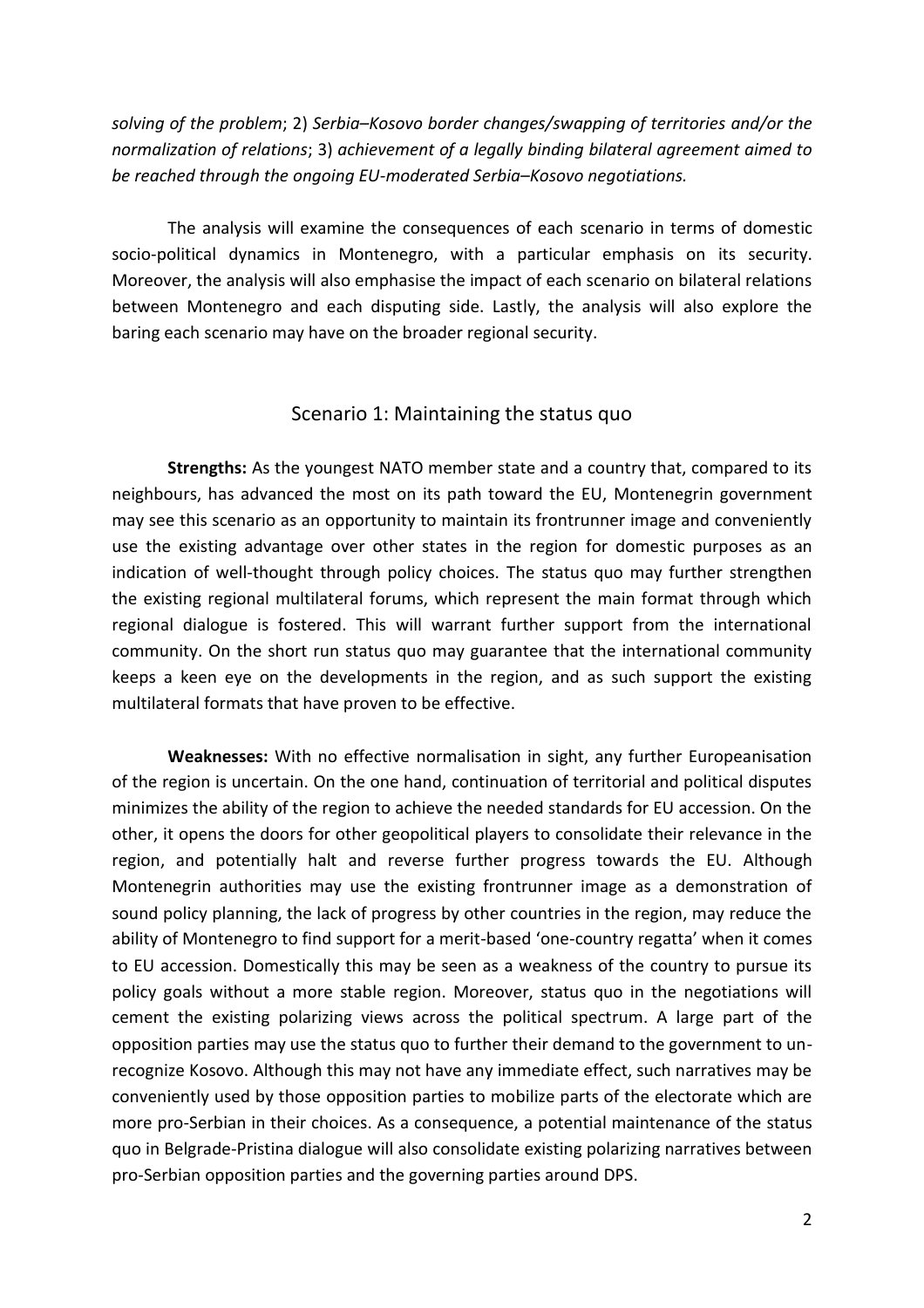**Opportunities:** Status quo may offer an opportunity for Montenegro, at least on the short run, to expedite its accession to the EU, and maintain the frontrunner position in the existing regatta. For the government of Montenegro the status quo may serve as an opportunity to offer support for the mediation efforts the EU is undertaking. Such support may come in the form of informal talks between two sides, strengthening the regional contacts and communication in various regional multilateral bodies and forums. With the status quo, Montenegro may further strengthen its relations with Kosovo, while attempting not to jeopardize its already fragile relations with Serbia.

**Threats:** An extended status quo may significantly impact domestic dynamics in Montenegro. The lack of clarity regarding the final solution may deepen the existing political divide between the ruling parties and pro-Serbian opposition. Such narratives may find additional support in their opposing views on Montenegro's foreign policy priorities. Montenegrin membership in NATO may require specific contribution to its KFOR mission in Kosovo, which in turn may be used as a convenient proxy to further polarize the existing domestic political debate. Finally, the status quo may further deteriorate already turbulent relations between the government and the Serbian Orthodox Church in Montenegro, which is a vocal supporter of status quo. The fact that Montenegro has already recognized Kosovo reduces its ability to engage with Serbia as an impartial mediator, but it may frame its approach using the European agenda as an incentive that may generate a degree of Serbian cooperation.

## Scenario 2: Territorial exchanges and/or normalisation of relations between the two sides

**Strengths**: As mentioned in the opening quote by Minister Darmanovic, for Montenegro this scenario may be acceptable in case it was coupled with security guarantees that will maintain the stability in the region. If such provisions are upheld, coupled with a formula that fully satisfies Serbia and Kosovo, this solution may represent the first step toward a full normalisation of relations not only between the two sides, but across the region. For all countries in the region, including Montenegro, this may serve as an opportunity to focus their energy toward EU accession and consolidation of their democratic systems. Normalized relations between Serbia and Kosovo would be a signal to the EU that the region is ready to accelerate its accession talks, and that they are putting the past behind. Montenegro may benefit from this scenario, as the frontrunner in accession talks, knowing that the EU will have an incentive to support the entire region using this as a 'carrot' for cooperative behavior that would gain traction. Full normalization would not require mutual recognition between Serbia and Kosovo, but rather acceptance that they would not hamper each other in perusal of their domestic and foreign policy goals. In such an environment Montenegro would be able to engage with both sides in a constructive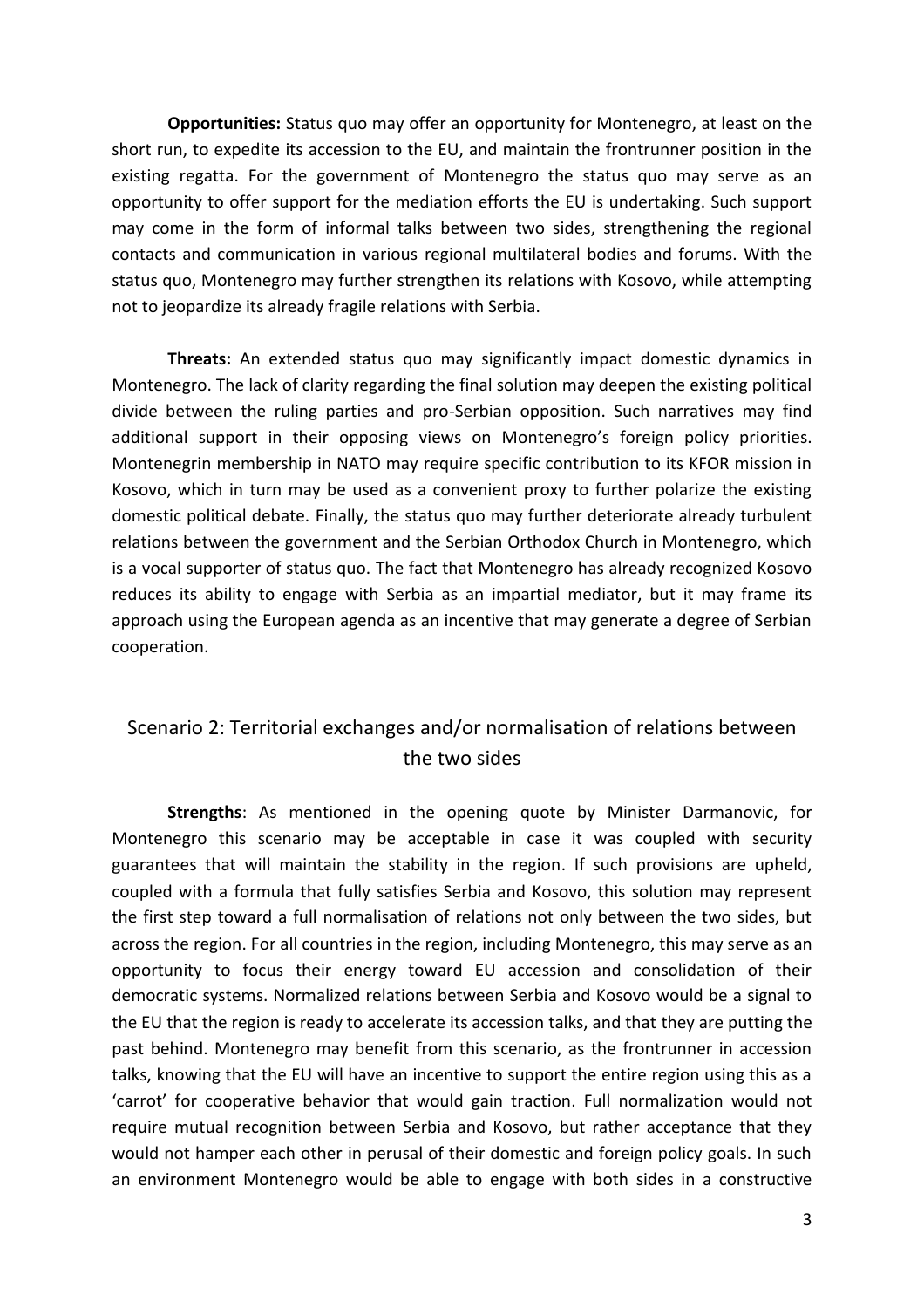manner, and use it as an opportunity reduce tensions that have characterized its relations with Serbia following the decision to recognize Kosovo. Domestically for Montenegro, this would mean that one of the core issues of contention will no longer bear any relevance.

**Weaknesses**: Lack of serious security guarantees, coupled with a troubling lack of clarity what kind of territorial exchanges the two sides have in mind, amplify uncertainty and confusion throughout the region. The apprehension over potential solutions that are being explored behind the scenes, creates a sense of suspicion and distrust which is conditioning regional dynamics. Although Montenegro may support a mutually acceptable agreement between Serbia and Kosovo, it is still cautions to endorse just any solution, especially as some solutions may strongly influence its own internal stability. Moreover, the lack of clarity about the character of expected normalisation, may still generate a sense of apprehension how sustainable such agreements may be.

**Opportunities**: A minor "cosmetic" border demarcation, may be a useful opportunity to stabilise and normalise relations between Serbia and Kosovo, which in turn may offer an opportunity for Montenegro to eliminate an important point of contention that has dominated the domestic discourse. Similarly, interim agreements which may regulate the control of borders, may foster a sense of cooperation on the long term. Solutions such as the interim agreement between Montenegro and Croatia regarding Prevlaka may serve as a useful formula how interim solutions may reduce distrust between the parties and foster a sense of interdependence in the medium term.

**Threats**: Territorial exchanges and border corrections represent a highly sensitive topic in the Western Balkans. They strengthen the existing ethno-nationalistic forces, by promoting the ideas of ethnically homogenous territories. Such solutions undermine all policies aimed at establishing civic identities, and put in jeopardy policies of inclusion and multiculturalism. The requests to redraw borders may increase. Territorial integrity of all Western Balkan states may be brought into question. The ideas that borders are not permanent may inspire unrest and internal turmoil across the region, and Montenegro would not be exempt from such dynamics. As a NATO member state Montenegro may not face threats from outside, however internally a potential territorial exchange between Serbia and Kosovo may inspire various political forces in Montenegro to demand new territorial division and even new constitutional arrangements.

## Scenario 3: Legally binding solution

**Strengths**: This type of solution may provide the highest degree of certainty and predictability for the two sides, and the region as a whole. Montenegro would strongly